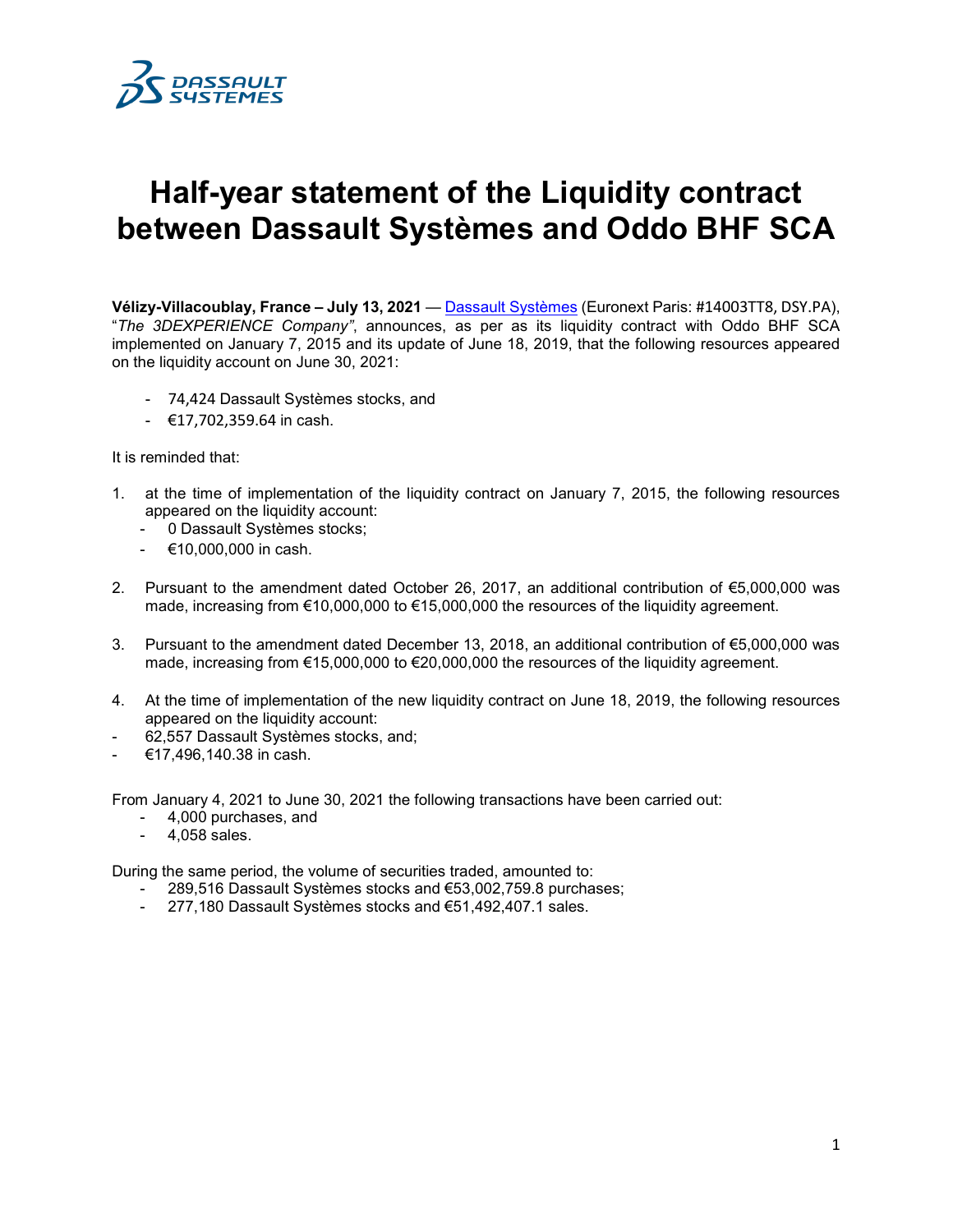| <b>PURCHASES</b> |                                 |                               |                       | <b>SALES</b>                    |                               |                       |  |
|------------------|---------------------------------|-------------------------------|-----------------------|---------------------------------|-------------------------------|-----------------------|--|
| <b>Date</b>      | <b>Transactions</b><br>quantity | <b>Securities</b><br>quantity | <b>Capital in EUR</b> | <b>Transactions</b><br>quantity | <b>Securities</b><br>quantity | <b>Capital in EUR</b> |  |
| <b>Total</b>     | 4,000                           | 289,516                       | 53,002,760            | 4,058                           | 277,180                       | 51,492,407            |  |
| 04/01/2021       | 0                               | $\mathbf 0$                   | 0                     | 47                              | 4,000                         | 672,100               |  |
| 05/01/2021       | 54                              | 5,000                         | 836,150               | $\pmb{0}$                       | $\pmb{0}$                     | $\pmb{0}$             |  |
| 06/01/2021       | 180                             | 9,000                         | 1,484,320             | 0                               | $\mathbf 0$                   | 0                     |  |
| 07/01/2021       | 12                              | 1,000                         | 163,000               | $\overline{0}$                  | $\Omega$                      | $\overline{0}$        |  |
| 08/01/2021       | 0                               | $\mathbf 0$                   | $\Omega$              | 95                              | 7,000                         | 1,161,950             |  |
| 11/01/2021       | 51                              | 3,023                         | 503,584               | 39                              | 3,000                         | 502,800               |  |
| 12/01/2021       | 94                              | 7,000                         | 1,153,400             | 0                               | 0                             | 0                     |  |
| 13/01/2021       | 62                              | 3,000                         | 488,250               | $\mathbf 0$                     | $\Omega$                      | $\mathbf 0$           |  |
| 14/01/2021       | 8                               | 1,000                         | 163,500               | 11                              | 400                           | 65,960                |  |
| 15/01/2021       | 69                              | 4,000                         | 651,827               | $\pmb{0}$                       | $\mathbf{0}$                  | 0                     |  |
| 18/01/2021       | 80                              | 5,000                         | 803,300               | $\pmb{0}$                       | 0                             | $\mathbf 0$           |  |
| 19/01/2021       | $\overline{4}$                  | 1,000                         | 160,000               | 37                              | 2,000                         | 321,089               |  |
| 20/01/2021       | 0                               | 0                             | 0                     | 69                              | 4,000                         | 649,700               |  |
| 21/01/2021       | $\mathbf 0$                     | $\mathbf 0$                   | $\mathbf{0}$          | 37                              | 3,000                         | 491,600               |  |
| 22/01/2021       | 82                              | 5,000                         | 814,300               | 58                              | 5,000                         | 821,800               |  |
| 25/01/2021       | $\mathbf 0$                     | $\mathbf 0$                   | $\mathbf 0$           | 53                              | 4,000                         | 667,994               |  |
| 26/01/2021       | 13                              | 904                           | 151,284               | 45                              | 4,000                         | 679,000               |  |
| 27/01/2021       | 84                              | 4,000                         | 672,558               | 11                              | 2,000                         | 338,141               |  |
| 28/01/2021       | 96                              | 7,000                         | 1,166,200             | 45                              | 1,000                         | 167,750               |  |
| 29/01/2021       | 29                              | 2,000                         | 328,000               | $\mathbf 0$                     | $\mathbf{0}$                  | $\overline{0}$        |  |
| 01/02/2021       | 0                               | 0                             | 0                     | 76                              | 6,000                         | 1,003,111             |  |
| 02/02/2021       | $\mathbf 0$                     | $\mathbf 0$                   | $\mathbf 0$           | 67                              | 6,000                         | 1,019,200             |  |
| 03/02/2021       | 76                              | 4,000                         | 679,100               | 0                               | $\pmb{0}$                     | 0                     |  |
| 04/02/2021       | $\mathbf 0$                     | $\mathbf 0$                   | $\overline{0}$        | 97                              | 6,000                         | 1,058,256             |  |
| 05/02/2021       | 70                              | 3,000                         | 551,075               | 39                              | 3,000                         | 557,100               |  |
| 08/02/2021       | $\mathbf 0$                     | $\Omega$                      | $\Omega$              | 78                              | 4,000                         | 741,600               |  |
| 09/02/2021       | 69                              | 6,000                         | 1,119,500             | 32                              | 3,600                         | 682,900               |  |
| 10/02/2021       | 61                              | 4,000                         | 754,237               | 68                              | 4,000                         | 758,800               |  |
| 11/02/2021       | 22                              | 2,000                         | 377,000               | 46                              | 2,000                         | 380,029               |  |
| 12/02/2021       | 25                              | 2,000                         | 378,000               | 56                              | 4,000                         | 758,936               |  |
| 15/02/2021       | 78                              | 7,000                         | 1,320,850             | $\pmb{0}$                       | 0                             | 0                     |  |
| 16/02/2021       | $\pmb{0}$                       | $\pmb{0}$                     | $\pmb{0}$             | 30                              | 3,000                         | 567,950               |  |
| 17/02/2021       | 76                              | 7,000                         | 1,310,300             | $\pmb{0}$                       | 0                             | 0                     |  |
| 18/02/2021       | 52                              | 4,000                         | 745,900               | 37                              | 6,000                         | 1,126,000             |  |
| 19/02/2021       | $\pmb{0}$                       | $\pmb{0}$                     | 0                     | 52                              | 6,000                         | 1,132,400             |  |
| 22/02/2021       | 91                              | 9,000                         | 1,655,450             | $\boldsymbol{0}$                | $\mathbf{0}$                  | 0                     |  |
| 23/02/2021       | 104                             | 9,000                         | 1,589,134             | 9                               | 1,000                         | 176,750               |  |
| 24/02/2021       | 69                              | 4,000                         | 699,350               | 19                              | 2,000                         | 352,400               |  |
| 25/02/2021       | 36                              | 4,500                         | 781,050               | 15                              | 1,000                         | 175,900               |  |

Are indicated below the detailed transactions during the same period: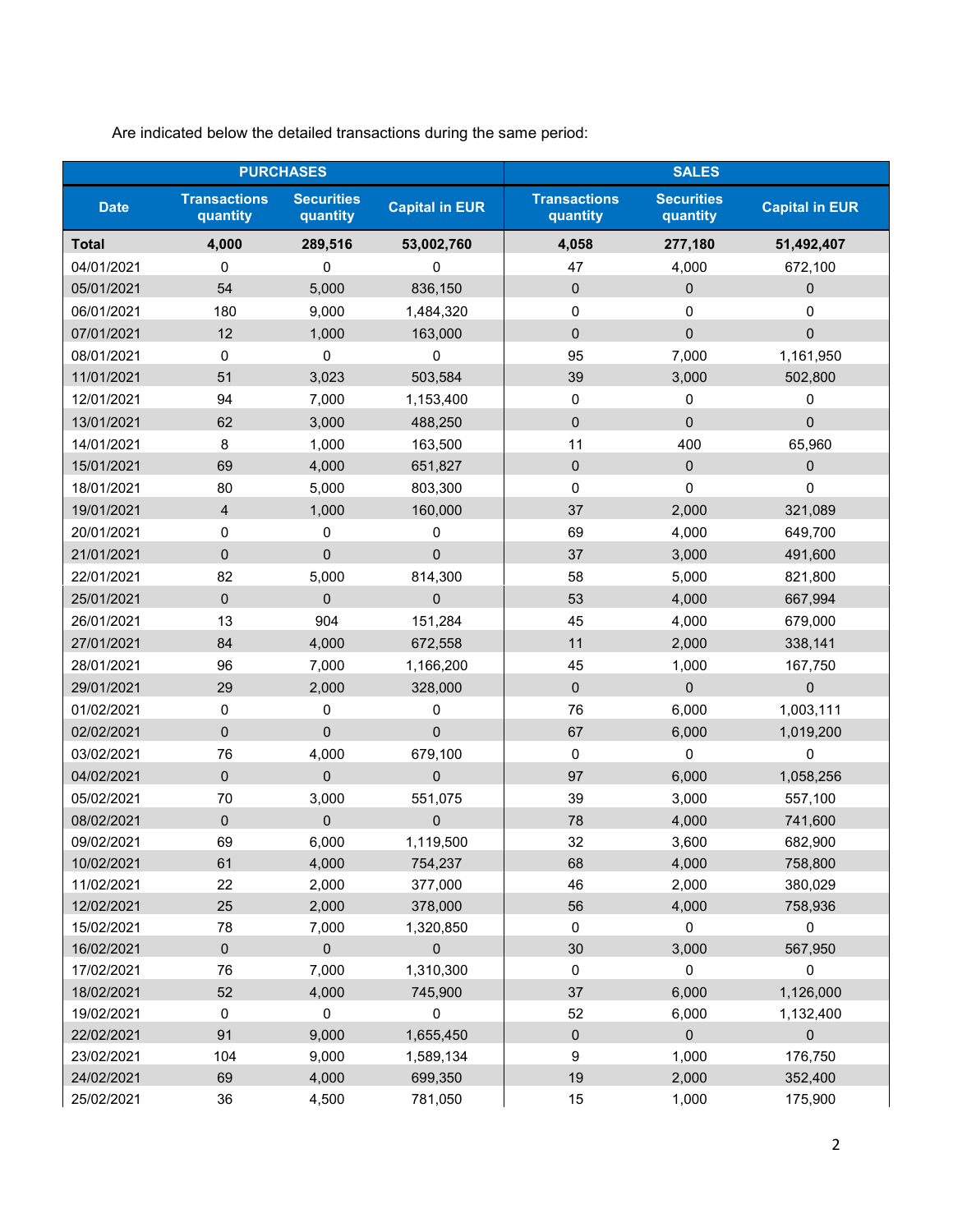| <b>PURCHASES</b> |                                 |                               |                       | <b>SALES</b>                    |                               |                       |  |
|------------------|---------------------------------|-------------------------------|-----------------------|---------------------------------|-------------------------------|-----------------------|--|
| <b>Date</b>      | <b>Transactions</b><br>quantity | <b>Securities</b><br>quantity | <b>Capital in EUR</b> | <b>Transactions</b><br>quantity | <b>Securities</b><br>quantity | <b>Capital in EUR</b> |  |
| 01/04/2021       | $\Omega$                        | $\Omega$                      | $\Omega$              | 174                             | 10,000                        | 1,860,221             |  |
| 06/04/2021       | 35                              | 2,272                         | 424,523               | 12                              | 2,000                         | 380,000               |  |
| 07/04/2021       | 74                              | 6,500                         | 1,211,225             | 52                              | 2,000                         | 373,950               |  |
| 08/04/2021       | 0                               | 0                             | 0                     | 148                             | 8,000                         | 1,506,892             |  |
| 09/04/2021       | 20                              | 1,500                         | 283,000               | 22                              | 1,500                         | 285,150               |  |
| 12/04/2021       | 87                              | 8,500                         | 1,610,500             | $\mathbf 0$                     | 0                             | 0                     |  |
| 13/04/2021       | 53                              | 3,000                         | 563,850               | 246                             | 13,500                        | 2,564,154             |  |
| 14/04/2021       | 91                              | 5,000                         | 954,089               | 55                              | 3,000                         | 575,000               |  |
| 15/04/2021       | 32                              | 2,400                         | 459,050               | 36                              | 3,000                         | 577,975               |  |
| 16/04/2021       | $\overline{7}$                  | 600                           | 114,450               | 22                              | 1,062                         | 204,085               |  |
| 19/04/2021       | $\mathbf{1}$                    | 1,000                         | 192,000               | 3                               | 1,118                         | 215,733               |  |
| 20/04/2021       | 97                              | 6,000                         | 1,143,300             | $\mathbf 0$                     | 0                             | 0                     |  |
| 21/04/2021       | 21                              | 2,000                         | 380,400               | 110                             | 7,000                         | 1,342,350             |  |
| 22/04/2021       | 0                               | 0                             | 0                     | 86                              | 6,000                         | 1,170,000             |  |
| 23/04/2021       | 22                              | 1,000                         | 194,700               | 6                               | 2,000                         | 391,850               |  |
| 26/04/2021       | 64                              | 4,000                         | 778,850               | $\mathbf 0$                     | 0                             | 0                     |  |
| 27/04/2021       | 51                              | 4,000                         | 777,550               | 32                              | 2,000                         | 390,800               |  |
| 28/04/2021       | 87                              | 5,000                         | 974,766               | 23                              | 2,000                         | 393,000               |  |
| 29/04/2021       | 39                              | 1,594                         | 310,989               | 42                              | 3,000                         | 592,250               |  |
| 30/04/2021       | 106                             | 9,000                         | 1,744,150             | 11                              | 1,000                         | 196,150               |  |
| 03/05/2021       | 13                              | 1,000                         | 192,800               | 23                              | 2,000                         | 388,600               |  |
| 04/05/2021       | 104                             | 9,000                         | 1,709,900             | 0                               | $\mathbf 0$                   | $\Omega$              |  |
| 05/05/2021       | $\mathbf 0$                     | $\mathbf 0$                   | $\mathbf{0}$          | 133                             | 5,000                         | 944,000               |  |
| 06/05/2021       | 98                              | 7,000                         | 1,311,900             | $\mathbf 0$                     | 0                             | 0                     |  |
| 07/05/2021       | $\mathbf 0$                     | $\mathbf{0}$                  | $\overline{0}$        | 86                              | 5,000                         | 940,750               |  |
| 10/05/2021       | 83                              | 6,000                         | 1,118,500             | $\mathbf 0$                     | 0                             | 0                     |  |
| 11/05/2021       | 70                              | 6,000                         | 1,095,500             | 20                              | 4,000                         | 735,600               |  |
| 12/05/2021       | 41                              | 5,000                         | 912,100               | 0                               | 0                             | 0                     |  |
| 13/05/2021       | 38                              | 2,000                         | 362,000               | 151                             | 10,000                        | 1,832,100             |  |
| 14/05/2021       | 61                              | 4,000                         | 732,325               | $77 \,$                         | 6,000                         | 1,108,000             |  |
| 17/05/2021       | 13                              | 2,500                         | 460,175               | 10                              | 1,500                         | 278,850               |  |
| 18/05/2021       | 39                              | 6,000                         | 1,096,070             | 90                              | 4,000                         | 735,400               |  |
| 19/05/2021       | 158                             | 7,000                         | 1,270,650             | $\pmb{0}$                       | $\pmb{0}$                     | 0                     |  |
| 21/05/2021       | 0                               | 0                             | 0                     | 86                              | 8,000                         | 1,498,431             |  |
| 24/05/2021       | $\pmb{0}$                       | $\pmb{0}$                     | 0                     | 34                              | 4,000                         | 752,069               |  |
| 25/05/2021       | 0                               | 0                             | 0                     | 42                              | 2,000                         | 379,900               |  |
| 26/05/2021       | 13                              | 700                           | 132,782               | 45                              | 3,000                         | 571,900               |  |
| 27/05/2021       | 97                              | 7,000                         | 1,316,245             | 11                              | 1,000                         | 190,250               |  |
| 28/05/2021       | 30                              | 1,523                         | 282,821               | 110                             | 7,500                         | 1,414,080             |  |
| 31/05/2021       | 31                              | 2,000                         | 377,300               | 18                              | 1,500                         | 284,750               |  |
| 01/06/2021       | 44                              | 5,000                         | 938,750               | 24                              | 3,000                         | 568,650               |  |
| 02/06/2021       | 45                              | 3,000                         | 560,150               | 0                               | $\pmb{0}$                     | 0                     |  |
| 03/06/2021       | 65                              | 5,500                         | 1,015,600             | 16                              | 1,500                         | 277,500               |  |
| 04/06/2021       | $\pmb{0}$                       | $\pmb{0}$                     | 0                     | 29                              | 2,000                         | 370,600               |  |